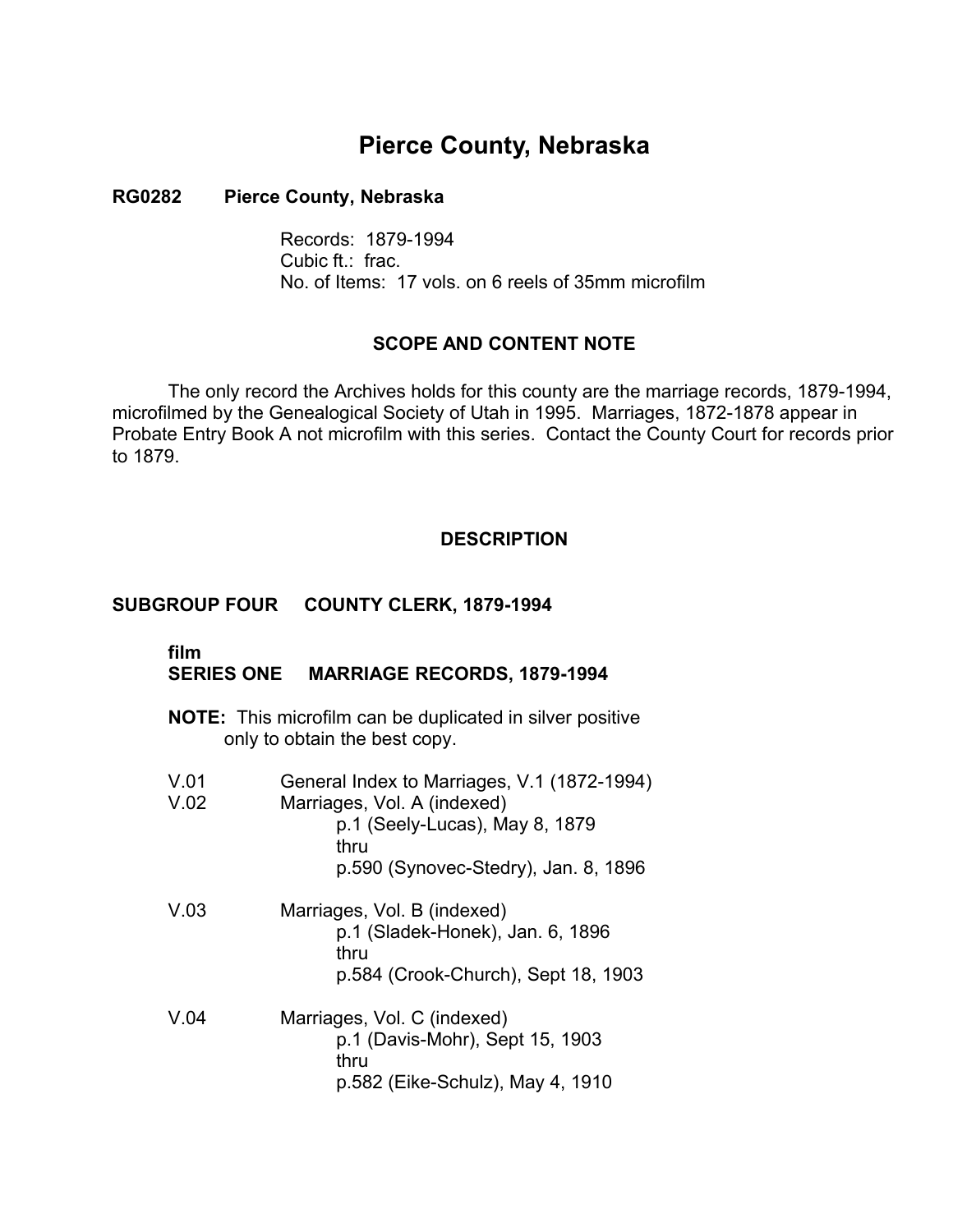# **SUBGROUP FOUR COUNTY CLERK, 1879-1994**

| film | SERIES ONE MARRIAGE RECORDS, 1879-1994                                                                                                                                                                                                                                      |
|------|-----------------------------------------------------------------------------------------------------------------------------------------------------------------------------------------------------------------------------------------------------------------------------|
| V.05 | Marriages, Vol. D (indexed)<br>p.1 (Koehler-Kuther), May 7, 1910<br>thru<br>p.582 (Zierke-Wiley), Nov. 25, 1915                                                                                                                                                             |
| V.06 | Marriages, Vol. E (indexed)<br>p.1 (Tanch-Johannsen), Nov. 26, 1915<br>thru<br>p.646 (Whitacre-Lindfield), Dec. 1, 1921                                                                                                                                                     |
| V.07 | Marriages, Vol. F-1 (indexed)                                                                                                                                                                                                                                               |
|      | NOTE: Index for all of vol. F is repeated on<br>Roll #5. Second part of this volume includes<br>marriages 1963-1970 and were microfilm in proper<br>chronological order as Vol. F-2<br>p.1 (Steel-Craven), Nov. 29, 1921<br>thru<br>p.598 (Ashburn-Hamilton), Jan. 17, 1970 |
| V.08 | Marriages, Vol. G (indexed)<br>p.1 (Seevers-Schultz), Aug. 11, 1923<br>thru<br>p.586 (Perry-Lortz), July 23, 1931                                                                                                                                                           |
| V.09 | Marriages, Vol. H (indexed)<br>p.1 (#587), Pike-Lantis, July 30, 1931<br>thru<br>p.636 (#1222), Wickizer-Edwards, Aug. 17, 1938                                                                                                                                             |
| V.10 | Marriages, Vol. I (indexed)<br>p.1 (#1223), Meyer-Allison, Aug. 20, 1932<br>thru<br>p.600 (#1822), Maier-Ritterbusch, May 5, 1945                                                                                                                                           |
| V.11 | Marriages, Vol. J (indexed)<br>p.1 (#1823), Meyer-Johnson, May 9, 1945<br>thru                                                                                                                                                                                              |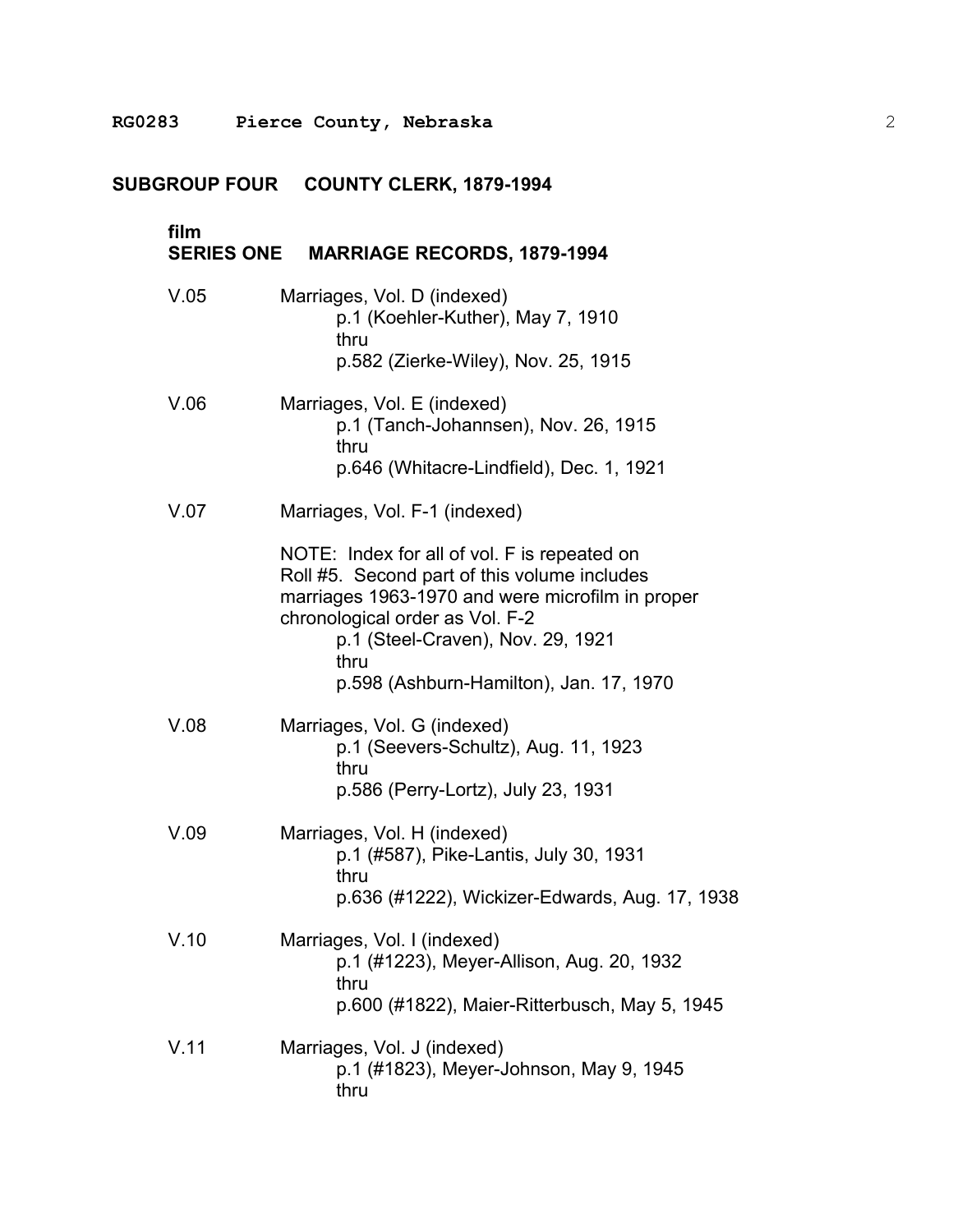**RG0283 Pierce County, Nebraska**  p.600 (#2420), Koehn-Sporleder, Feb. 15, 1953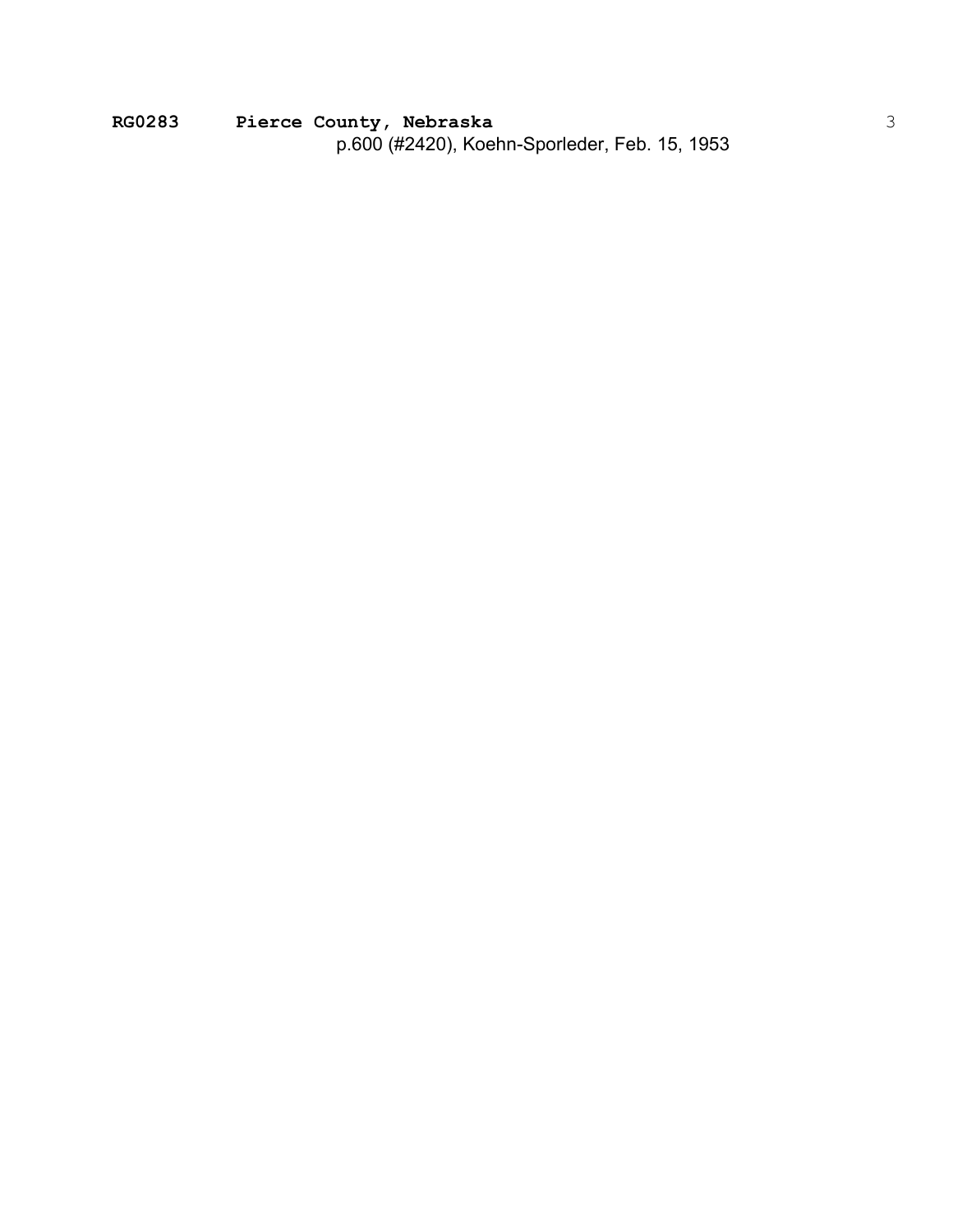# **SUBGROUP FOUR COUNTY CLERK, 1879-1994**

| film<br><b>SERIES ONE</b>                    | <b>MARRIAGE RECORDS, 1879-1994</b>                                                                                                                                                                                                                              |
|----------------------------------------------|-----------------------------------------------------------------------------------------------------------------------------------------------------------------------------------------------------------------------------------------------------------------|
| V.12                                         | Marriages, Vol. K (indexed)<br>p.1 (#2421), Muller-Stech, Feb. 10, 1953<br>thru<br>p.604 (#3024), Gloe-Zautke, Sept 1, 1963                                                                                                                                     |
| V.13                                         | Marriages, Vol. F-2 (indexed)                                                                                                                                                                                                                                   |
|                                              | p.191 (#3025), Acton-Sullivan, Aug. 29, 1963<br>thru<br>p.598 (#3432), Ashburn-Hamilton, Jan. 17, 1970                                                                                                                                                          |
| V.14                                         | Marriages, Vol. L (indexed)<br>p.1 (#3433), Martinez-Schwanebeck, Feb. 6, 1970<br>thru<br>p.530 (#3962), Bloomquist-Gunderson, 12/30/1977                                                                                                                       |
| V.15                                         | Marriages, Vol. M (indexed)<br>p.1 (#1), Stone-Stone (Juracek), Jan. 20, 1978<br>thru<br>p.722 (M-610), Pearson-Kaup, Dec. 28, 1985                                                                                                                             |
| V.16                                         | Marriages, Vol. N (indexed)<br>p.1 (MA86-1), French-Retzlaff, Jan. 6, 1986<br>thru<br>p.428 (40-93-00056), Tucker-Lichty, Dec. 28, 1993                                                                                                                         |
| film<br><b>SERIES ONE</b>                    | <b>MARRIAGE RECORDS - MICROFILM RECORD</b>                                                                                                                                                                                                                      |
| Roll #1<br>1115 images<br>1704 pp<br>#26,848 | Item #1 - General Index to Marriages 1872-1994<br>Grooms "A-Z"<br>thru<br>GSU Project Item #3 - Marriages, Vol. B (1896-1903)<br>p.584 (Crook-Church), Sept 18, 1903<br>NOTE: Marriages, Vol. A this reel has some<br>pages which are illegible or will be hard |

to copy.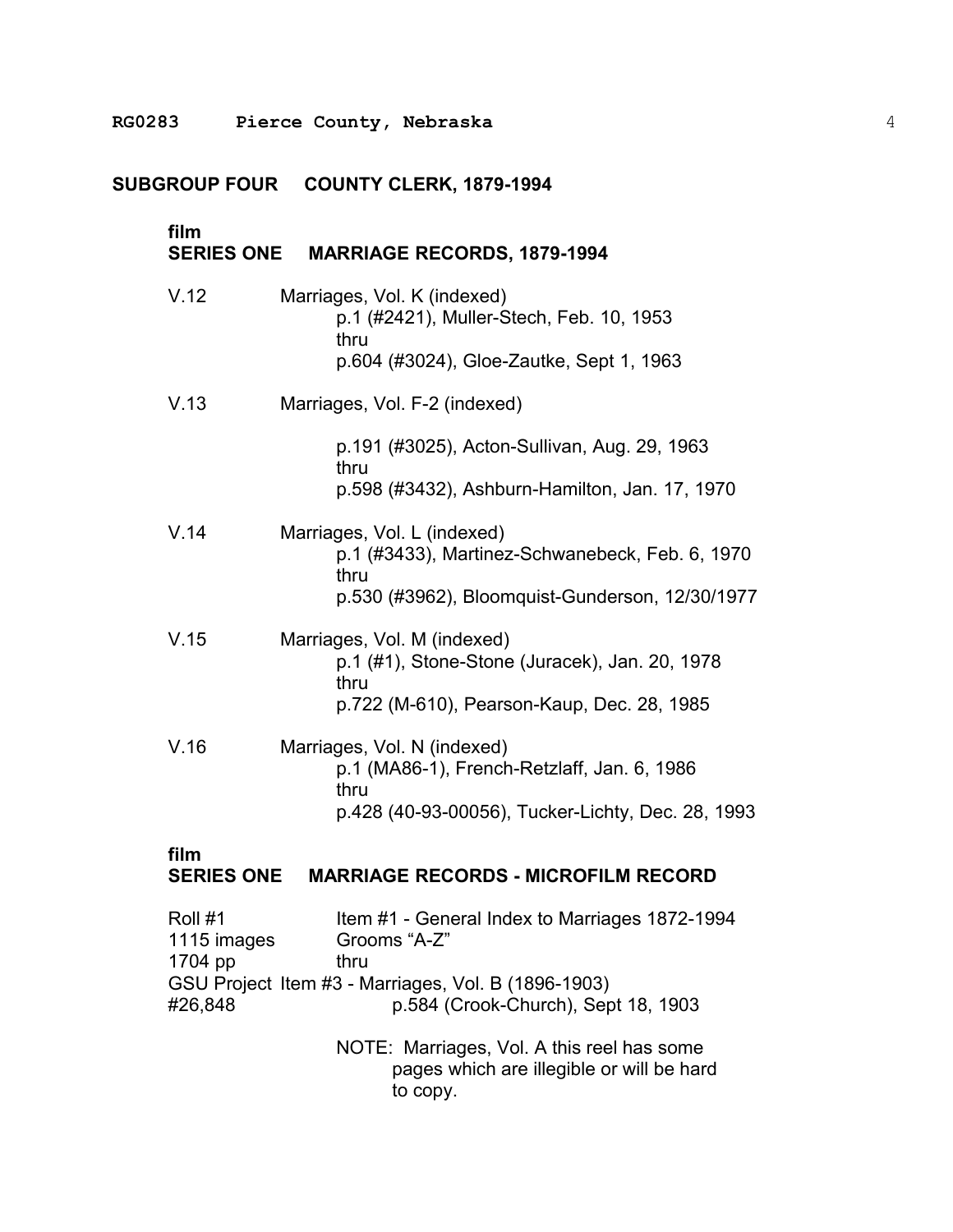## **SUBGROUP FOUR COUNTY CLERK, 1879-1994**

### **film**

### **SERIES ONE MARRIAGE RECORDS - MICROFILM RECORD**

Roll #1 NOTES (cont) Marriages 1872-1879, contact co. court to check Probate Entry Book A

| Roll #2    | Item #1 - Marriages, Vol. C. (1903-1910)            |
|------------|-----------------------------------------------------|
| 929 images | index and p.1 (Davis-Mohr), Sept 15, 1903           |
| 1778 pp    | thru                                                |
|            | GSU Project Item #3 - Marriages, Vol. E (1915-1921) |
| #26,849    | p.445 (McMeen-Alford), March 16, 1920               |

Roll #3 Item #1 - Marriages, Vol. E cont. 1598 images p.444 (Schlinder-Alford), March 16, 1920 1652 pp thru GSU Project Item #4 - Marriages, Vol. H (1931-1937) #26,850 p.520 (#1106), Ward-Kotterman, Apr 5, 1937

Roll #4 Item #1 - Marriages, Vol. H cont. 1474 images p.520 repeated 1439 pp thru GSU Project Item #3 - Marriages, Vol. J (1945-1953) #26,851 p.600 (#2420), Koehn-Sporleder, 2/15/1953

Roll #5 Item #1 - Marriages, Vol. K (1953-1963) 1718 images index & p.1 (Muller-Stech) #2421 (2/10/1953) 1626 pp. thru GSU Project Item #3 - Marriages, Vol. L (1970-1977) #26,852 p.490 (#3922), Morfeld-Buckendahl, 5/28/77

> CORRECTION: Frame counter, start of reel begins at 1482 but should be frame #9

Roll #6 Item #1 - Marriages, Vol. L cont. 1229 images p.490 (#3922), Morfeld-Buckendahl repeated 1310 images thru GSU Project Item #3 - Marriages, Vol. N (1986-1993) #26,853 p.428 (40-93-0056), Dec. 28, 1993

END OF INVENTORY